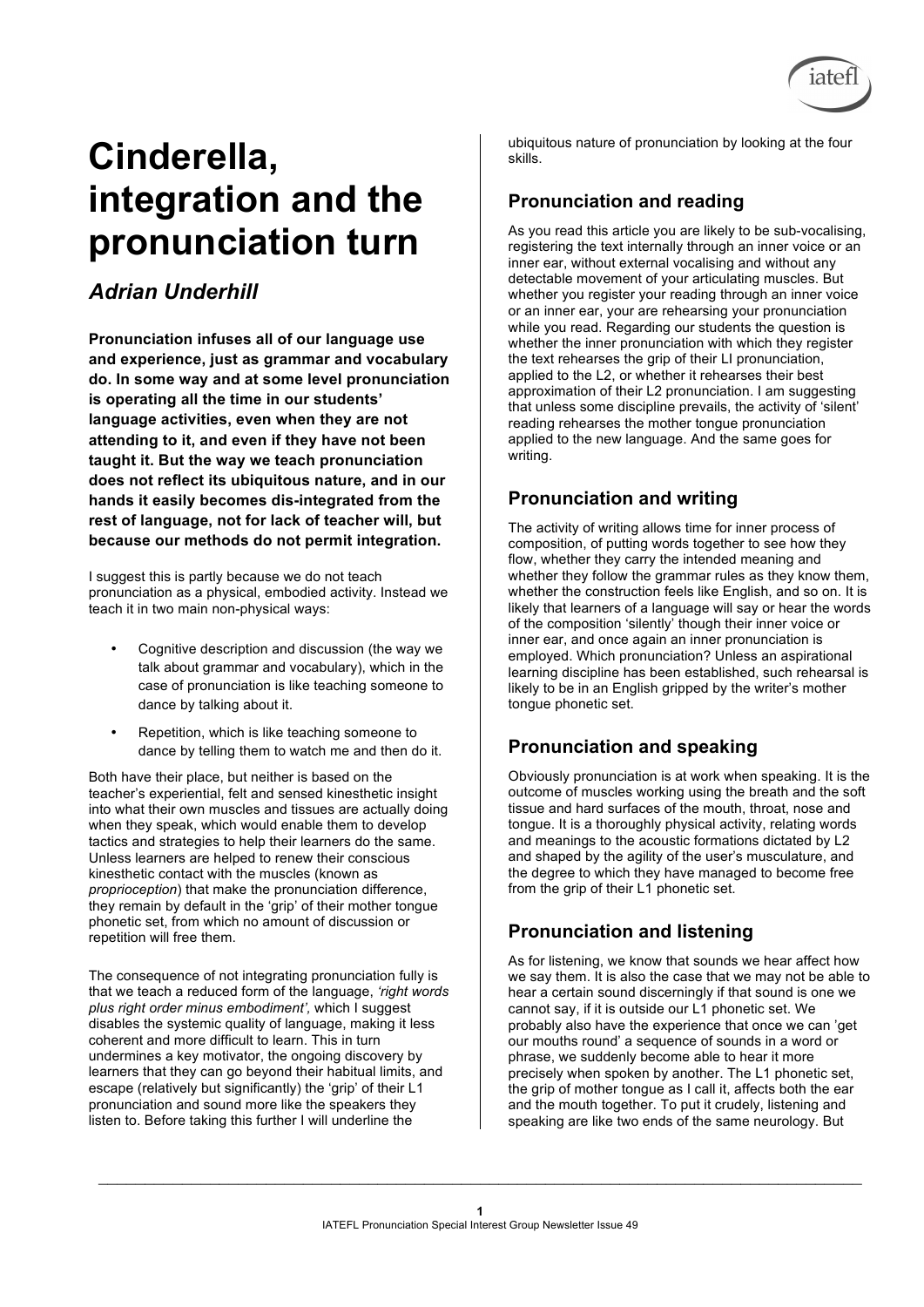

### **Inner and outer voices**

Imagine you are in a country where you speak only a little of the language. You are outside a cake shop and see in the window a cake that you want to buy and eat. You stand by the window for a moment and rehearse, in your mind's ear, the words in this foreign language that you will need to purchase the cake. You assemble the words and the stress and intonation you will use, and internally massage the utterance into shape and rehearse with your inner voice. It sounds good. You open the door, and then open your mouth…. But what comes out is not the same as you just heard in your inner rehearsal. Ideally, you should then go back and listen again to the mind's ear, re-rehearse it internally, and try for the cake again. But convention does not usually allow for this, and other strategies must be employed.

This illustrates how a sentence can be composed and polished to a high quality using the inner ear and the inner voice, yet when amplified through the muscles of speech it may lose that quality. Here lies a rich resource, the ability to create and compare two versions of the same utterances, the inner one, and the outer one that gets distorted by the muscular grip of the mother tongue habit. This opens up to the learner a way into self-reflection, a position from which to view personal learning processes, to glimpse some of the internal movements of learning and to compare, critique and choose learning strategies.

#### (Underhill, 2013)

Thus tucked away out of sight is an important and underused pronunciation learning resource: the capacity to compare and critique two utterances (one internal, one external) both produced in oneself. The comparison can lead to a revised effort. This ubiquitous quality of pronunciation can be seen from perspectives other than the four skills, for example memory and thinking.

#### **Pronunciation and short term memory**

Inner pronunciation and its associated rehearsal can be seen in the actions of short-term remembering. If I look online and find a phone number that I want to dial, I find that I say that number internally as I look at it, and then as I turn away from the screen and pick up my phone I will rely on an inner phonetic loop which keeps repeating the number until I dial. A similar thing happens if a person across the room calls out the number to me, and I then 'hold' it in my inner auditory loop until I have dialled, at which point I let it go. Inner speaking, with its pronunciation, is integral to this short-term memorisation. I don't only remember the number sequence in some disembodied way, through their mathematical relationship, or the pattern they make, or their similarity to another number, though that may be part of it.

#### **Pronunciation and thinking**

Another example is the activity of thinking. How much of your thinking involves an inner voice saying things internally and perhaps in dialogue with real or imaginary others? And when these processes take place in a language you are learning, will that not by default involve applying the L1 pronunciation grip to the new language, unless you 'install' another discipline?

## **Pronunciation as Cinderella**

The key point so far is that pronunciation is in all language activities. It is integral to the planning, processing, receiving and producing of language, not just acoustic speech. This could have implications for how we teach it, how we intervene and what resources we use. For example we could exploit and develop the intentional and skilful involvement of the learners' inner voice and inner ear in language learning activities. And we could make use of the potential difference in fidelity between the inner ear, and the outer voice. This can be quite easy for the students to learn to perceive (as in the cake shop description), and once seen makes available to the learner a new learning resource.

In spite of all this, pronunciation has somehow become the neglected and excluded Cinderella of language teaching and learning. Of the three language systems, pronunciation, lexis and grammar, it is the last two, Cinderella's captivating sisters Lexis and Grammar, who have cornered the perceptual space of language teaching in coursebooks, materials, lesson plans, classroom preoccupations, and teacher training. They receive more attention in both time and priority, and between them they provide a powerful two-dimensional matrix which enables learners to put the right words in the right order to say what they want to say. And we have created teaching methodologies to suit. But the third dimension is missing. The dimension that would give *volume* (in both senses of the word) to the two dimensional space of Lexis and Grammar, that would allow the 'right words in the right order' produced by the first two dimensions to be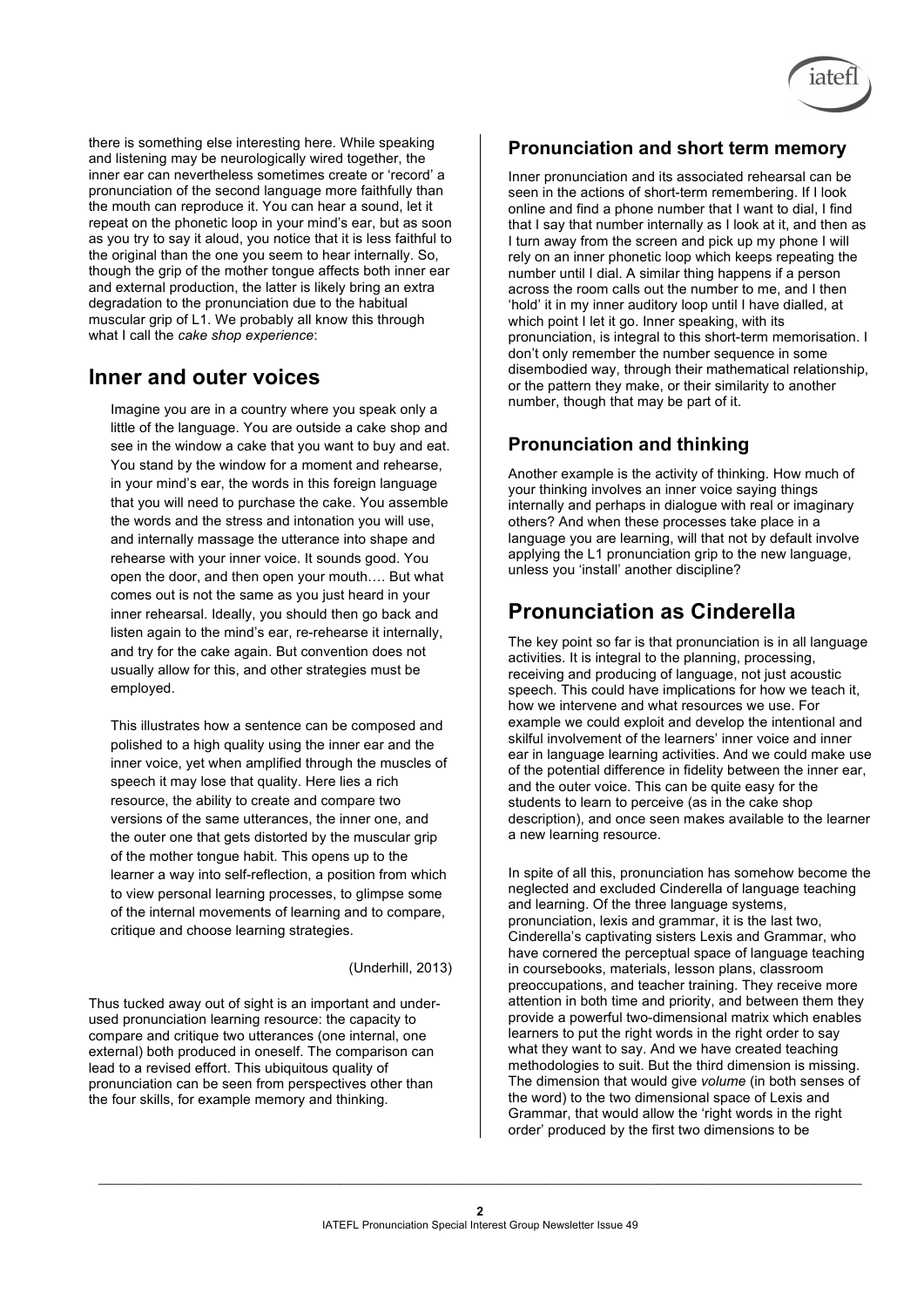

embodied and amplified into the world through the use of muscles and body tissue, vibrating air, ear drums and neurology, escapes sufficient attention.

Why this Cinderella status for pronunciation? Why does integrated pronunciation teaching seem to elude our best intentions? Here are two possible reasons and two corresponding ways forward.

#### **Problem 1. The need for a mental map of pronunciation**

The first reason is that pronunciation is viewed by many as somehow mysterious, unknown, endless, and thus beyond control. The problem is that teachers do not have a way to 'see' or think about phonology that enables them to frame the task that they and their students have to embark on. Teachers and students *lack a perceptual map of the territory to be explored*. And a syllabus is not the answer since all sounds are needed from the beginning.

#### **Problem 2. Pronunciation is primarily a physical activity**

The second reason is that pronunciation is taught cognitively, when in practice it is primarily *a physical and muscular activity*, like dance. If you want to learn a new physical activity in which the required muscular coordination is different from your customary use of yourself, then you need to re-educate the muscles and the neurology that coordinates them. Learning a new dance is a good illustration. If I want to learn to samba, I find I am up against the 'grip' of my habitual muscular coordination which has automatised me to the movements and dance of my own culture. And if I am to free myself from this muscular 'grip' I need to put my conscious attention to work on my muscles, first to learn to sense them and connect with them, to know what they are doing, and then to develop the new movements and coordinations which at the moment I cannot perform (due I think to my neurological setup rather than to my physiognomy). *Proprioception* is the useful term from neurology which essentially means 'knowing from the inside what your muscles are doing'. And for this I may need a teacher.

It is the same with pronunciation, I am so much in the grip of my L1 muscular movements that even if I try to talk nonsense it is likely to come out using the sounds of my L1 phonetic set. If I want liberation from this L1 grip, I need to consciously contact the muscles involved in order to interrupt their habitual moves and make them do something unfamiliar (which may in turn become automatised later as an additional grip).

#### **Solution 1. The provision of a mental map, a gestalt of pronunciation**

A step towards solving the first problem is the provision of a pronunciation roadmap of the territory to be explored. The pronunciation chart illustrated below offers such a map, or thinking tool. It shows the phonemes generally used to represent British English, not in the form of a list, but in a geographical relationship to each other. It presents the whole thing in one gestalt, showing the relationship of the parts to each other and to the whole. Information about WHERE & HOW sounds are made is embedded in the layout, so in the classroom the chart is something not only to look at, but to interact with. By pointing at sounds in sequence it becomes a worktable, the pronunciation equivalent of a whiteboard or blackboard on which sounds, words and phrases can be worked out, exercised, compared, played with, recognised, confused, reassembled, tried out, put together and taken apart again. The chart provides a place for learners to inquire and experiment, where words and phrases can be threaded together, where reductions and simplifications can be tracked and compared, and where mistakes can be transmuted into successes.

A further point is worth making in respect of Cinderella and her enticing sisters Grammar and Lexis. If I say to you '…look, to get anywhere in English you need to learn about 1000 pages of grammar…' you may flinch but you may say 'OK let's get started'. And if I say '…look, you also need to learn about 1000 pages of vocabulary' you might say '…ok, let's get going'. But if I then say '…and look, there is *only one page of pronunciation*, and here it is on this chart and there isn't even a page two … and what's more you already know some of these sounds pretty well', then you might well be amazed and delighted. And yet we make heavy weather of this pronunciation simplicity.



*Figure 1. The BrE Sound Foundations Chart © Adrian Underhill.*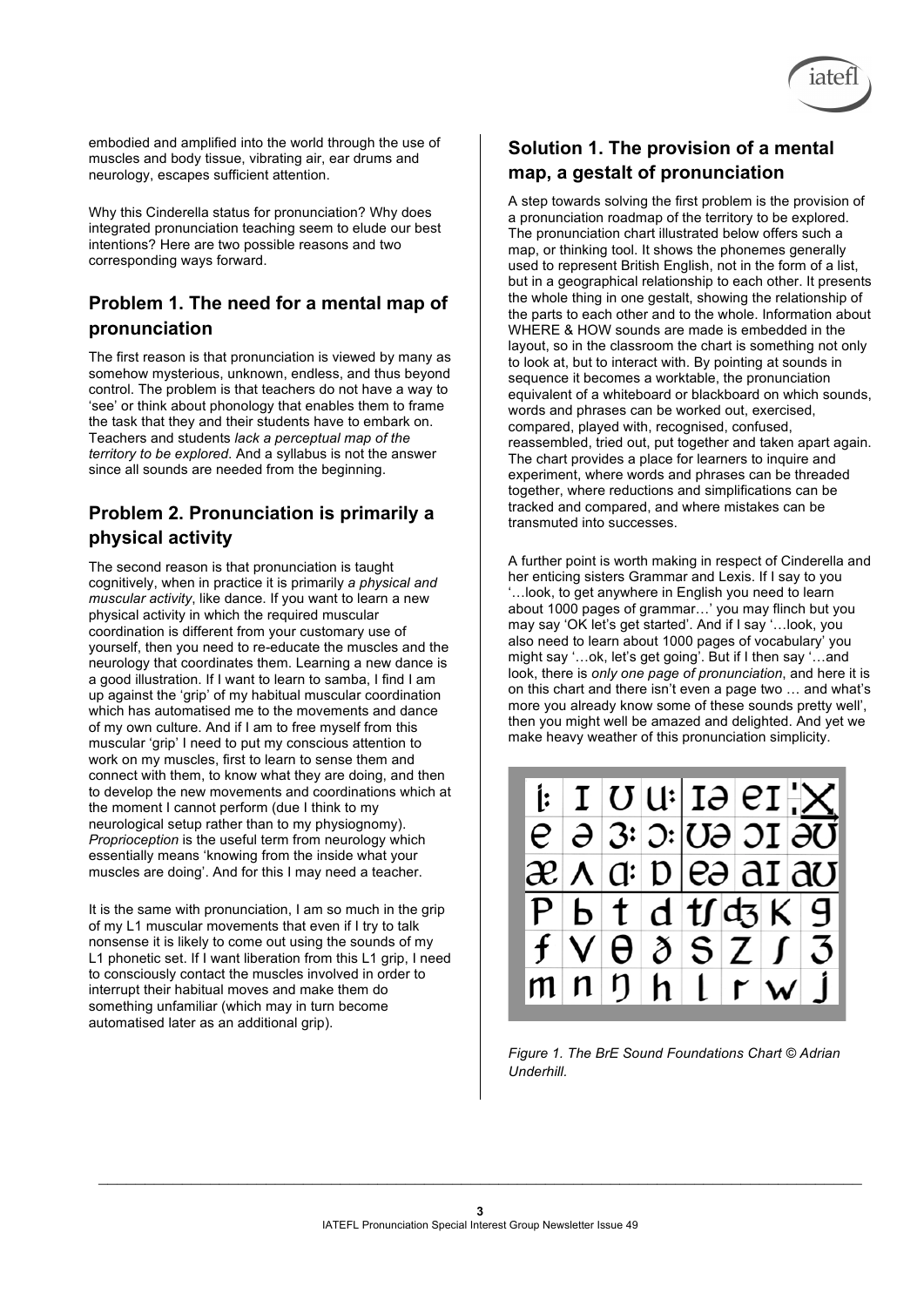

## **Solution 2. Teaching pronunciation as a physical activity, a subtle dance**

A step towards a solution to the second problem is to teach pronunciation physically, as a subtle inner dance. To liberate learners from the muscular grip of their L1 pronunciation think of yourself as a dance teacher, helping learners to discover a set of new movements outside their habitual repertoire. At the beginning this means helping learners to reconnect with the muscles that make the pronunciation difference, and to do that I have found that the conscious rediscovery of as few as four 'muscle buttons' is enough to navigate almost anywhere amongst the new vowels and consonants. These buttons are:

- Tongue (moving forward and back)
- Lips (spreading and coming back, or rounding and pushing forward)
- Jaw + tongue (moving up and down)
- Voice (turning it on or off, to make voiced or unvoiced sounds)

The way I do this is to help learners 'discover' the first three buttons while working with the 12 vowels, and the fourth button (voice/unvoice) while working with the top 2 rows of consonants. For me this all takes place in the first hour or so with a new class, no matter what level. Other teachers might spread it across the first two or three sessions. This is a process of putting all the sounds into circulation as an interrelated set whose members affect each other and are all needed from the first moment. It is not a matter of teaching sounds individually to a required standard. Note that since muscles work by moving, nearly all sounds have a visible component, in some cases strong. Therefore using the visibility of pronunciation (as our deaf colleagues do) is a strong learning resource, just as watching a dance is.

#### **Pronunciation as choreography**

One can take the dance metaphor further. I help my students to think of these 44 sounds as *positions*, and to take internal 'sensation snapshots' of these sound positions as they find them, so they start to know them from the inside, and to sensitise to the required muscular moves and postures. I do not teach the symbols, I teach the internally sensed positions, and as students get to know these through experience it becomes effortless to name the experience (eg. with a symbol). What is harmful is to expect the student to learn the symbol when the muscular positon it represents has *not yet been internally experienced* by the students. This happens when the teacher has not experienced it either. In my work I find that many teachers (native and non-native) do not know what is going on in their own mouths and so are unable to guide or instruct their learners. In this respect there are three kinds of teacher:

- The teacher who neither knows theoretically nor senses in themselves the internal muscular positions of the sounds they make.
- The teacher who has learnt the positions and movements in theory but does not sense in themselves the internal muscular positions of sounds they make.
- The teacher who knows the positions and movements from personal, kinesthetic investigation and verification.

Of these three, only the third will do.

## **Connected speech**

But speech is not solely these positions, speech is the positions joined together in movement, using the short cuts characteristic of that language, overlaid with a distribution of energy. This is like ballet, where the basic arm and feet positions are not in themselves the dance. The dance comes alive when you join the positions with the movements in between which have a flow, connection, timing, energy distribution and beauty. Thus we can talk about pronunciation as choreography, and indeed every word has its own distinctive inner choreography, shown in the dictionary, which gives the basic positions, leaving the user to join them into the flow of a word.

These extra awarenesses available to both teacher and student should not be seen as just *extra work*, but as the *missing work* that you need in order to make everything easier, to work with the complete system, to scaffold the language, to make the whole language endeavour more possible and more engaging. The physical, here-and-now focus of pronunciation complements the cerebral aspect of grammar and vocabulary, and from this can arise a kind of 'super-motivation' as students discover a new holistic field to explore, *and* see that they can quickly get the hang of it, and that this may well lead to success. It brings the class alive.

To recapitulate, these are the key points I have tried to make:

- Pronunciation is everywhere, so let's exploit that fact.
- Teachers and students need a mental map of the pronunciation territory; the chart may provide this.
- Pronunciation needs to be taught physically, like a subtle inner dance.
- The map and the physicality together enable us to teach the language as a coherent interdependent system, making (I suggest) the language learning endeavour more engaging